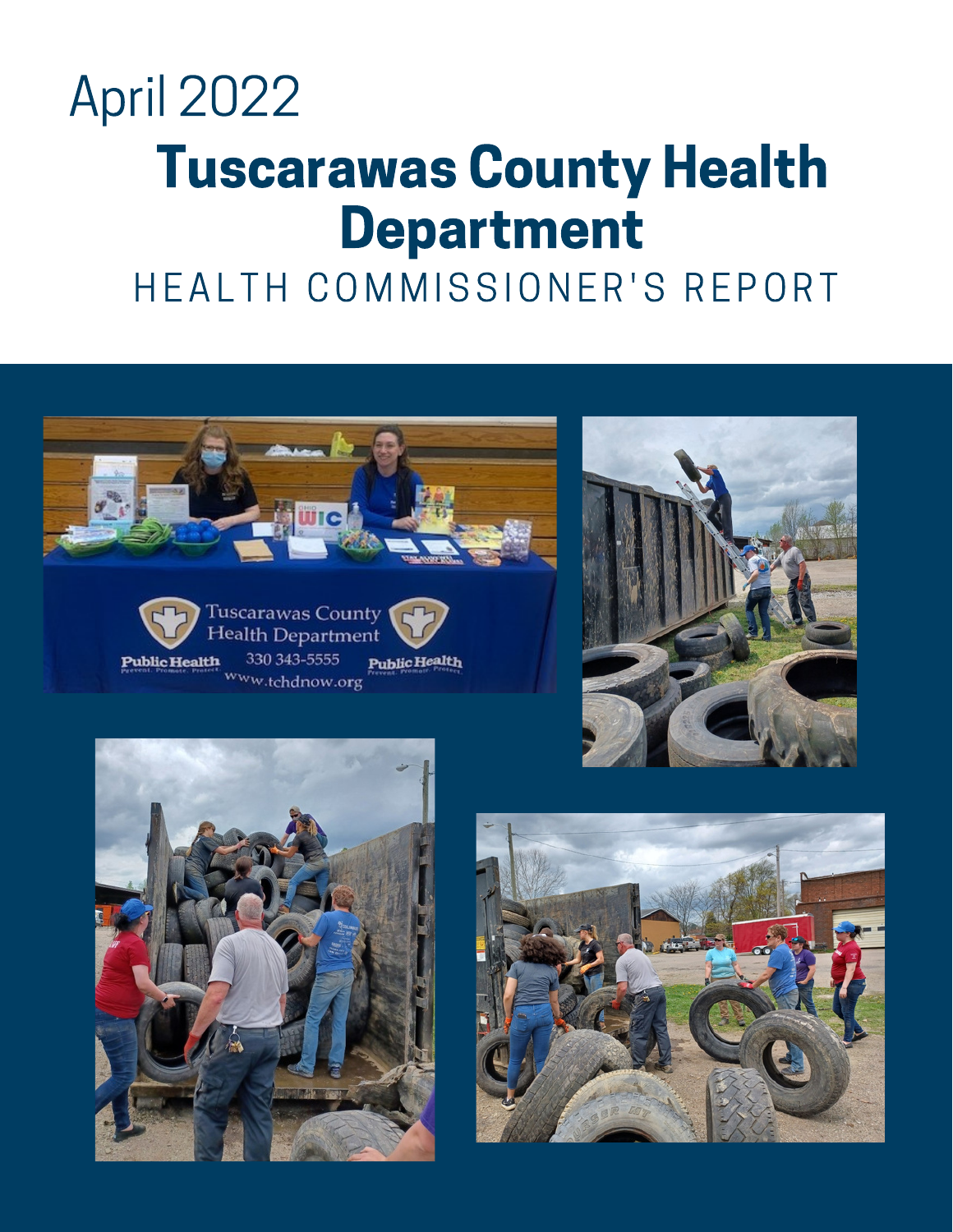# Department Highlights



#### **Communicable Disease**

- Top reported diseases for April (excluding COVID-19):
	- Chlamydia 13 (-4)
	- $\circ$  Gonorrhea 4 (+1)
	- $\circ$  Salmonella 2 (+1)

#### **Prevention**

- Distributed 69 Naloxone kits (-15). 2 recorded known reversals (-2)
- Tobacco Use Prevention grant:
	- Leadership Tuscarawas with the guidance of Autumn Poland completed their community service project focusing on Tobacco cessation. The project consisted of targeted cessation information outreach at the Greater Dover New Philadelphia Food pantry, a billboard campaign and a tobacco takeback event that was held in conjunction with the national drug take back day, April 30th.
- Traffic Safety YTD Statistics:
	- Total crashed investigated in April = 152 (-3). No fatalities reported.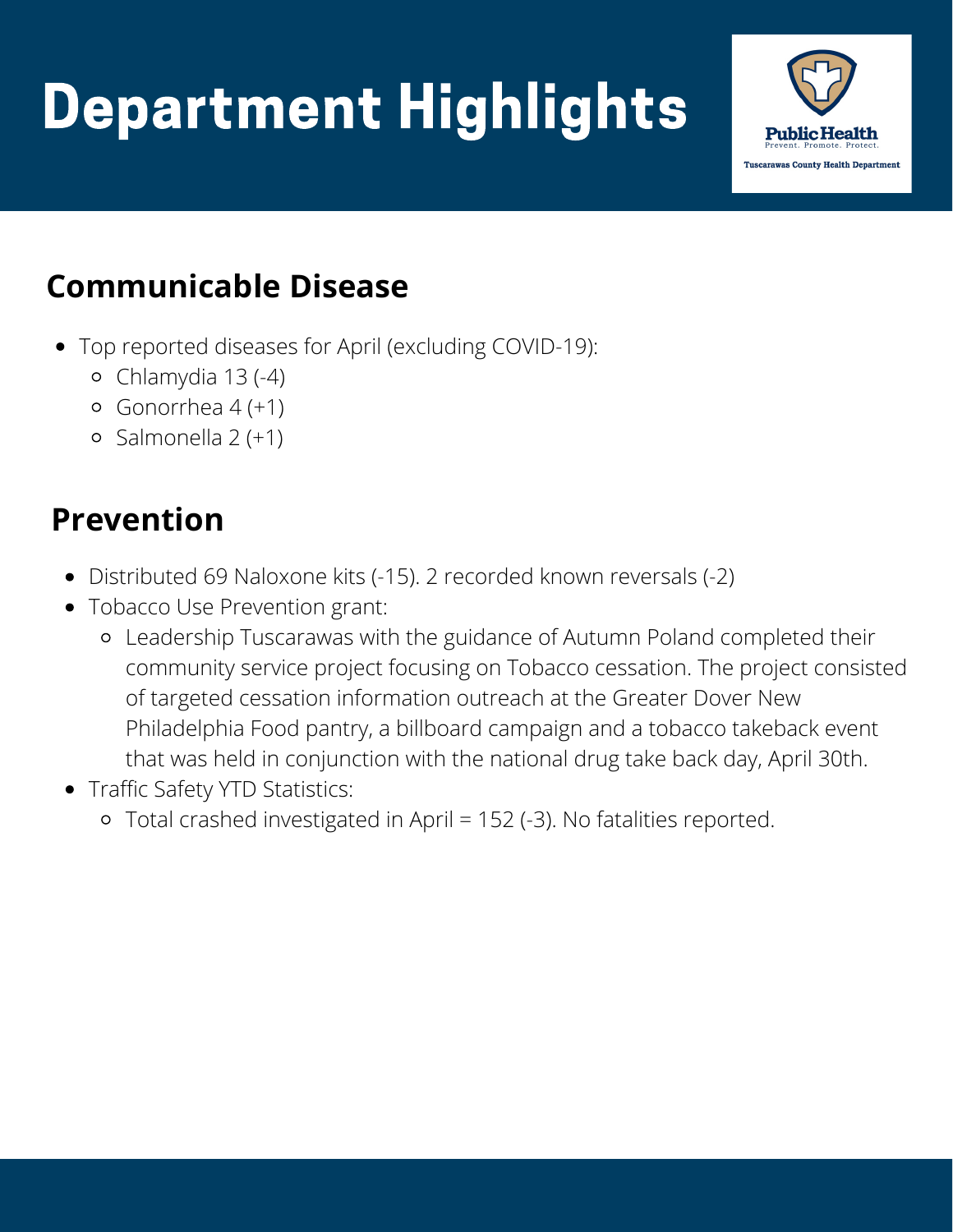# Department Highlights



#### **Public Information/Health Promotion**

- Trending public information topics:
	- National Public Health Week (What We Do & Why
	- Annual Report Statistics
	- Guidance for second COVID-19 boosters
	- o How to Schedule Vaccine Appointments

#### **COVID-19**

- 85 cases in March (-20)
- COVID-19 vaccines administered: 563 (+440)
- Administered 19 COVID-19 PCR (-17); 0 positive results (0% positivity)
- 50 Antigen tests (-29); 1 positive results (2% positivity)